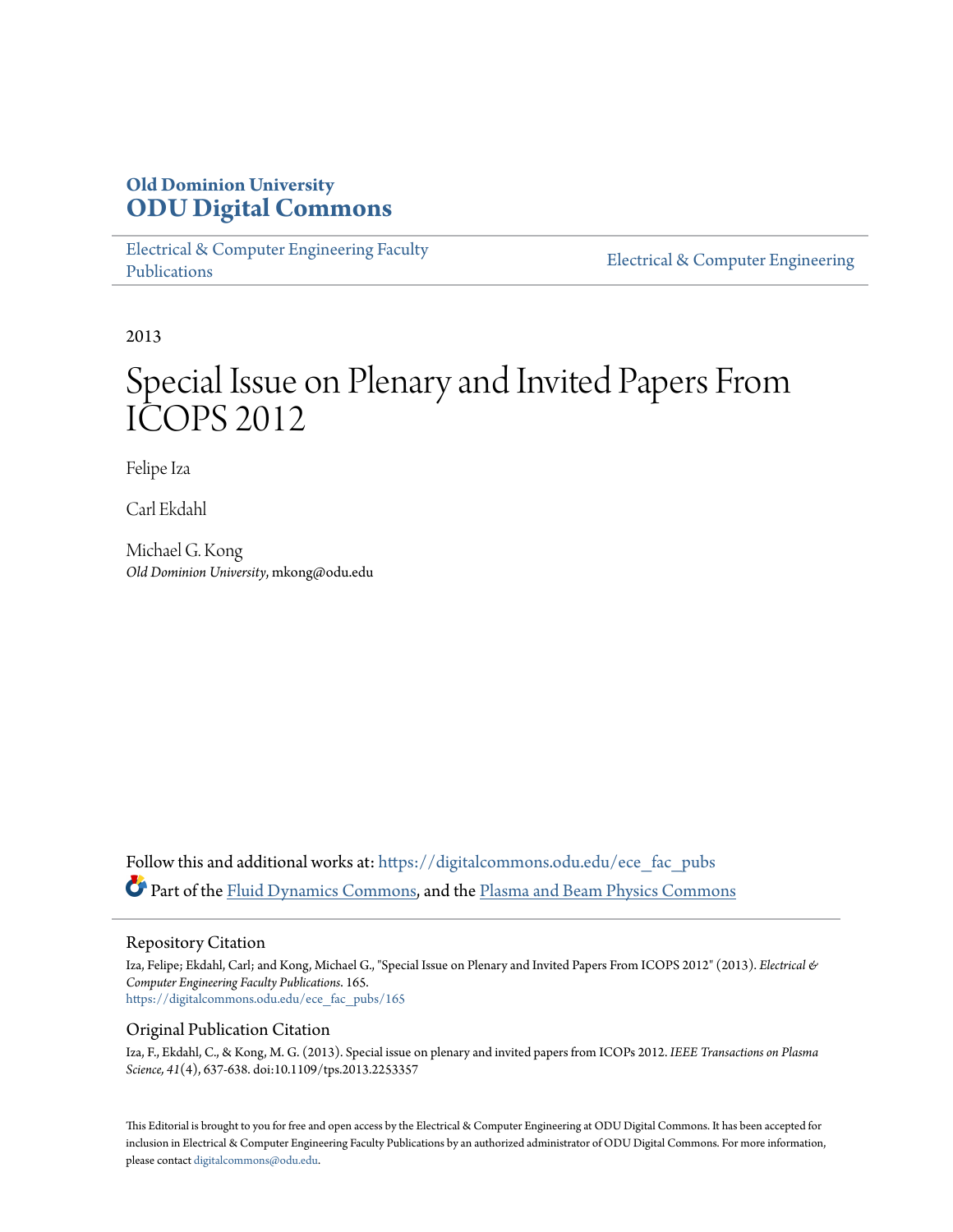# Guest Editorial Special Issue on Plenary and Invited Papers from ICOPS 2012

THE 39th International Conference on Plasma Science (ICOPS) was held in Edinburgh, Scotland in July 2012. This was the third time that the conference was organized outside North America, the previous ones being in Karlsruhe (Germany) in 2008 and Jeju (S. Korea) in 2003. The technical programme combined seven technical areas of plasma science and technology covering a wide range of topics. The conference featured a wide range of advances in innovative plasma and beam science and applications, and served as a venue for an international community to meet and discuss their ideas and research results. More than 800 abstracts were received in 35 different topical areas, with more than half the papers originating outside the United State. The conference was attended by over 600 delegates and enjoyed the participation of over 200 registered students.

The technical programme included 7 plenary talks by world leading scientist including Prof. G. Mesyats, recipient of the 2012 IEEE Marie Sklodowska-Curie Award for "*founding the field of nanosecond pulsed power and seminal contributions to the physics of vacuum breakdown at high power levels*" and Prof. Andrew Ng, recipient of the Plasma Science and Applications (PSAC) Award for his "*outstanding research and visionary leadership in plasma research, particularly in the area of Warm Dense Matter, as well as his many contributions to the plasma science and applications community*."

This Special Issue of the IEEE TRANSACTIONS ON PLASMA SCIENCE contains eight refereed papers representing a small collection of some of the most exciting presentations from ICOPS 2012. A comprehensive review of the physical processes in cathode spots of vacuum arcs is presented in the article by Gennady Mesyats. Mesyats develops a model of explosive emission, and applies it to explain an extensive collection of experimental data. This paper is destined to become an important reference for workers in the field of vacuum arcs. The field of electromagnetic radiation production by electron beams is represented by articles from N. S. Ginzburg *et al*. and M. Franzl *et al*.. Ginzburg *et al*. discuss a wide range of different mechanisms for creation of superradiant emission by short electron bunches. In their article, Franzl *et al*. present simulations and experimental results of microwave production by a novel magnetron device. Gary Eden *et al*. explore plasma science and technology in the limit of the small and discuss microcavity plasmas and their emerging applications in an exciting overview of recent work. In the basic phenomena area, Luis Conde reports on emissive Langmuir probes in the strong emission regime for the determination of the plasma properties and the influence of thermionic emission in the interpretation of measurements. In his paper, Rajdeep Rawat discusses the exciting prospects of high-energy-density pinch plasma as a unique nonconventional tool for plasma nanotechnology. Kostya Ostrikov presents an interesting article on sustainable nanoscience for a sustainable future and on the technological side, Paul K. Chu provides an insightful review on the control of surface degradation on biodegradable magnesium alloys.

As guest editors, we would like to thank the authors for the excellent papers in this special issue. We hope this special issue will encourage the publication of similarly high-quality papers from future invited and plenary talks given at future ICOPS meetings. We also thank the many referees for their time spent in providing careful and thoughtful comments on the manuscripts. Special thanks go to the Editor-in-Chief, Dr. Steven J. Gitomer, for his support and help with details pertaining to the preparation of this special issue. The papers in this special issue were processed entirely using the IEEE Manuscript Central system, a web-based system for the submission and review of manuscripts, which greatly simplified the management of the process.

> FELIPE IZA, *Guest Editor* School of Electronics, Electrical and Systems Engineering Loughborough University Leicestershire LE11-3TU, U.K.

CARL EKDAHL, *Guest Editor* DARHT Accelerator Group Los Alamos National Laboratory Los Alamos, NM 87545 USA

MICHAEL G. KONG, *Guest Editor* Department of Electrical and Computer Engineering Old Dominion University Norfolk, VA 23529 USA

Digital Object Identifier 10.1109/TPS.2013.2253357